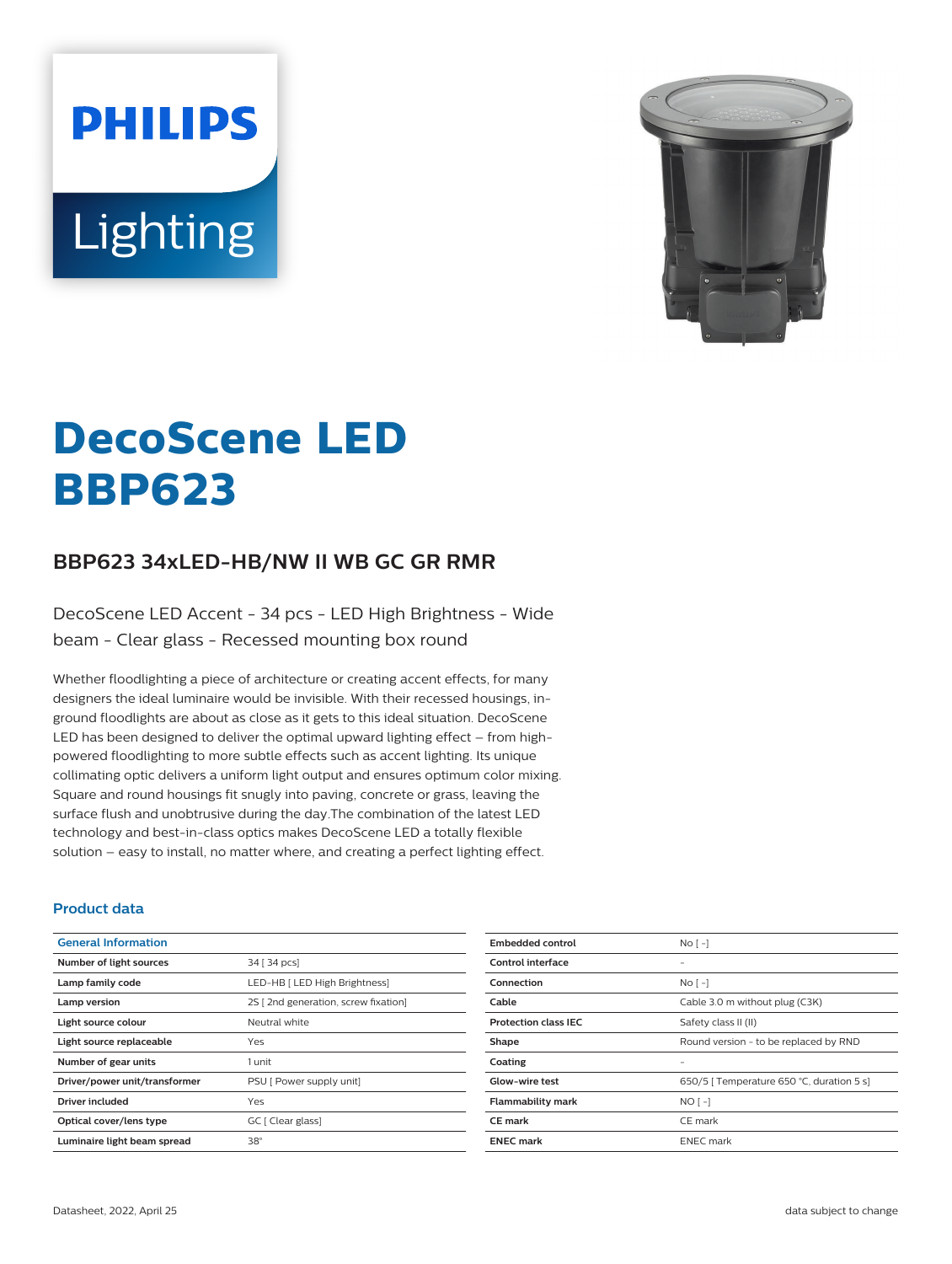## **DecoScene LED BBP623**

| Green flagship mark                  | Green Flagship                                     |
|--------------------------------------|----------------------------------------------------|
| Lifetime to 70% luminous flux        | 50000 h                                            |
| <b>Warranty period</b>               | 3 years                                            |
| <b>Mechanical accessories</b>        | No [ -]                                            |
| <b>Decorative accessories</b>        | No [ -]                                            |
| Optic type outdoor                   | Wide beam                                          |
| <b>Remarks</b>                       | *- According to the Lighting Europe guidance       |
|                                      | paper 'Evaluating performance of LED based         |
|                                      | luminaires - January 2018': statistically there is |
|                                      | no relevant difference in lumen maintenance        |
|                                      | between the B50 and, for example, the B10.         |
|                                      | Therefore, the median useful life (B50) value      |
|                                      | also represents the B10 value. * At extreme        |
|                                      | ambient temperatures the luminaire might           |
|                                      | automatically dim down to protect components       |
| Constant light output                | No                                                 |
| Number of products on MCB (16 A type | 32                                                 |
| B)                                   |                                                    |
| <b>EU RoHS compliant</b>             | Yes                                                |
| Light source engine type             | LED                                                |
| Serviceability class                 | Class A, the luminaire is equipped with            |
|                                      | serviceable parts (when applicable): LED board,    |
|                                      | driver, control units, surge-protection device,    |
|                                      | optics, front cover and mechanical parts           |
| <b>Product family code</b>           | BBP623 [ DecoScene LED Accent]                     |
|                                      |                                                    |
| <b>Light Technical</b>               |                                                    |
| Upward light output ratio            | 0.03                                               |
| Standard tilt angle post-top         |                                                    |
| Standard tilt angle side entry       |                                                    |
|                                      |                                                    |
| <b>Operating and Electrical</b>      |                                                    |
| <b>Input Voltage</b>                 | 100 to 277 V                                       |
| Input frequency                      | 50 to 60 Hz                                        |
| Inrush current                       | 35 A                                               |
| Inrush time                          | $0.35$ ms                                          |
| Power factor (min.)                  | 0.8                                                |
|                                      |                                                    |
| <b>Controls and Dimming</b>          |                                                    |
| Dimmable                             | No                                                 |
|                                      |                                                    |
| <b>Mechanical and Housing</b>        |                                                    |
| <b>Housing material</b>              | Aluminum                                           |
| Reflector material                   |                                                    |
| Optic material                       | Polycarbonate                                      |
| Optical cover/lens material          | Tempered glass                                     |
| <b>Fixation material</b>             | Steel                                              |
|                                      |                                                    |
| <b>Mounting device</b>               | RMR [ Recessed mounting box round]                 |
| Optical cover/lens shape             | Convex lens                                        |

| Optical cover/lens finish           | Clear                                          |
|-------------------------------------|------------------------------------------------|
| Overall height                      | 382 mm                                         |
| Overall diameter                    | 350 mm                                         |
| Effective projected area            | 0 m <sup>2</sup>                               |
| Colour                              | Grav                                           |
| Dimensions (height x width x depth) | 382 x NaN x NaN mm (15 x NaN x NaN in)         |
|                                     |                                                |
| <b>Approval and Application</b>     |                                                |
| Ingress protection code             | IP67 [ Dust penetration-protected, watertight] |

| Mech. impact protection code | IK10 [20 J vandal-resistant]                                                              |
|------------------------------|-------------------------------------------------------------------------------------------|
|                              | <b>Surge protection (common/differential)</b> Luminaire surge protection level up to 4 kV |
|                              | differential mode and 4 kV common mode                                                    |

L

 $\equiv$ 

 $\overline{a}$ 

| <b>Initial Performance (IEC Compliant)</b> |                          |
|--------------------------------------------|--------------------------|
| Initial luminous flux (system flux)        | 4250 lm                  |
| Luminous flux tolerance                    | $+/-7%$                  |
| Initial LED luminaire efficacy             | 78.7 lm/W                |
| Init. Corr. Colour Temperature             | 4000 K                   |
| Init. Colour rendering index               | 70                       |
| Initial chromaticity                       | $(0.367, 0.396)$ SDCM <3 |
| Initial input power                        | 54 W                     |
| Power consumption tolerance                | $+/-10%$                 |
| Init. colour rendering index tolerance     | $+/-2$                   |

| <b>Over Time Performance (IEC Compliant)</b> |            |
|----------------------------------------------|------------|
| Control gear failure rate at median          | 10%        |
| useful life 100,000 h                        |            |
| Lumen maintenance at median useful           | <b>L80</b> |
| life* 100.000 h                              |            |
|                                              |            |
| <b>Application Conditions</b>                |            |

| <b>Application Conditions</b>      |                  |
|------------------------------------|------------------|
| Ambient temperature range          | $-40$ to +50 °C. |
| Performance ambient temperature Tg | 25 °C            |
| Maximum dimming level              | Not applicable   |

#### **Product Data**

| Full product code                 | 871829141908200                     |
|-----------------------------------|-------------------------------------|
| Order product name                | BBP623 34xLED-HB/NW II WB GC GR RMR |
| EAN/UPC - product                 | 8718291419082                       |
| Order code                        | 41908200                            |
| SAP numerator - quantity per pack |                                     |
| Numerator - packs per outer box   |                                     |
| <b>SAP material</b>               | 910403950512                        |
| SAP net weight (piece)            | 15.400 kg                           |